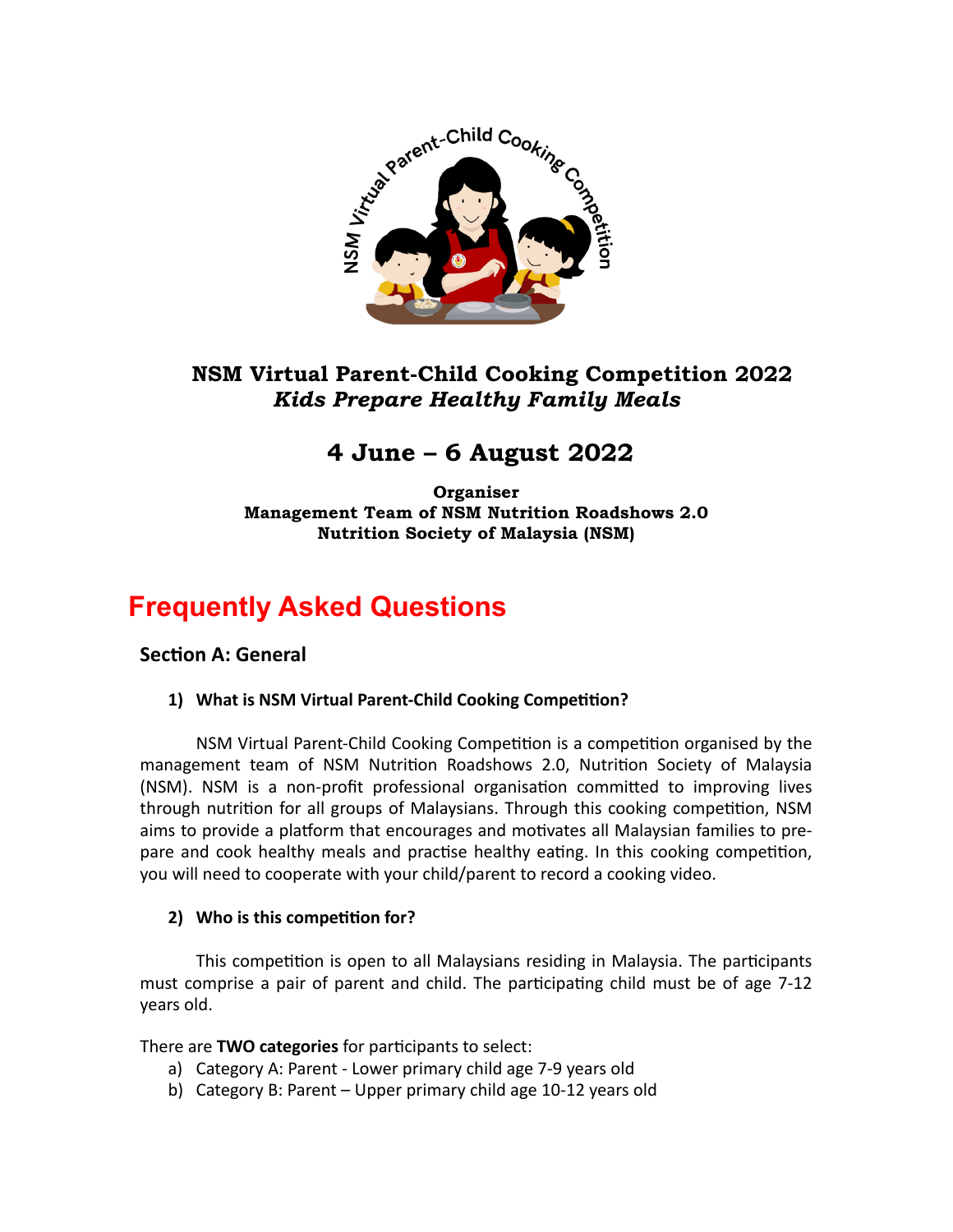#### **3)** Are there any other activities under this competition?

Yes. Before the cooking competition, you are required to attend an **Online Interactive Nutrition Education Workshop** via the Zoom platform on 25-26 June 2022. The exact schedule and further information will be communicated to registered participants via email.

Moreover, various activities by sponsors will be held via our Facebook (Nutrition Roadshows 2.0) and Instagram (nsmnutritionroadshows2) pages. You are encouraged to join us for these fun educational activities. There will be additional special prizes to be won. Stay tuned!

#### 4) What will I receive by participating in this competition?

Before the competition, you will receive a **starter kit**. The starter kit includes two Limited Edition NSM aprons, one recipe book, Nutrition Month Malaysia magazine, an activity book and a quarter-quarter half plate. You will and should receive the starter kit by 24 June 2022. We will also share the softcopy of the Handbook on Nutrition Information and Competition Guidelines via email.

After the competition, you will receive an e-certificate for both parent and child. If you are one of the cooking competition winners, you will receive our attractive prizes and e**certificate!** Prizes worth RM4000 in total for the winners are shown below:

- First/Grand prize: Limited edition Mayer Disney 20L Digital Air Oven
- Second prize: Limited edition Mayer Disney 3.5L Mini Stand Mixer
- Third prize: Limited edition Mayer Disney 3.5L Air Fryer
- Two consolation prizes: Mayer x Disney Winnie the Pooh Sandwich and Waffle Maker
- All winners will also receive special prizes from our sponsors

#### **5)** Who should I contact when I have other enquiries?

You may contact us via email, [nsmroadshows@gmail.com,](mailto:nsmroadshows@gmail.com) our Facebook (NSM Nutrition Roadshows 2.0) or Instagram (nsmnutritionroadshows2) pages.

# **Section B: Competition**

1) What recipe can I use for the video?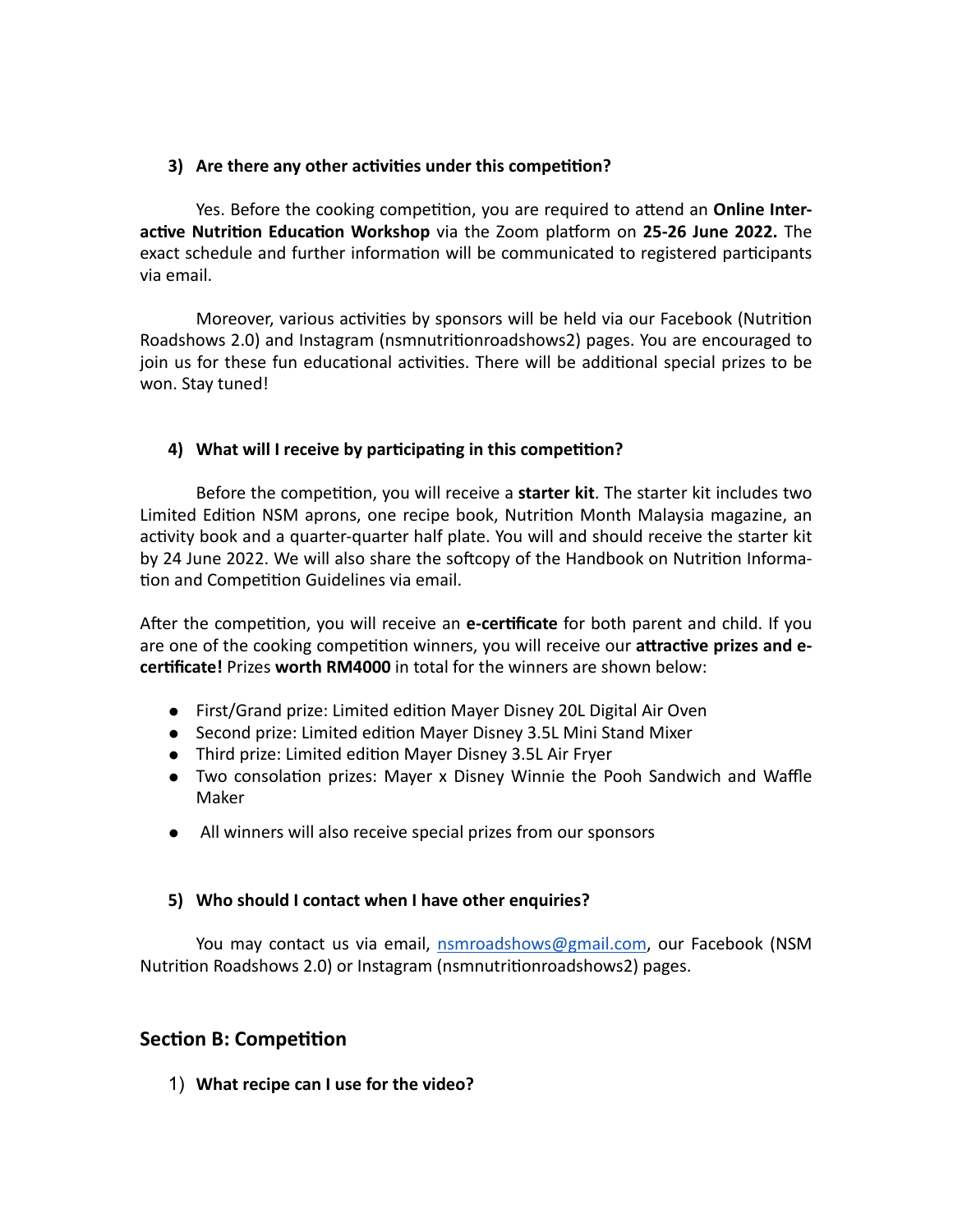For Round 1, you are required to select a healthy recipe from NSM recipe books (https://www.nutriweb.org.my/index.php?mainpage-public#) or NSM Nutrition Roadshows 2.0 recipe cards. The selected healthy recipe MUST fulfil the following **THREE(3)** criteria:

- i. A **BALANCED, MAIN DISH** (suitable for breakfast, lunch or dinner); no desserts or beverages/smoothie to be considered
- ii. Must contain the food group VEGETABLES

iii. And contain AT LEAST TWO(2) of the following food groups:

- Fruits
- Rice, other cereals, wholegrain cereal-based products and tubers
- Legumes, fish, egg, poultry or meat
- Milk and milk products

For the Finale, the recipe is specified for each category. The designated recipes will be announced later.

#### **2)** What are the requirements for the cooking video?

| <b>Video duration</b>       | NOT MORE than 2 minutes                                                                                                                                                                                                                                                                                                                                            |
|-----------------------------|--------------------------------------------------------------------------------------------------------------------------------------------------------------------------------------------------------------------------------------------------------------------------------------------------------------------------------------------------------------------|
| <b>File format</b>          | MP4 or MOV                                                                                                                                                                                                                                                                                                                                                         |
| <b>Orientation</b>          | Landscape                                                                                                                                                                                                                                                                                                                                                          |
| Language                    | English and/or Bahasa Malaysia                                                                                                                                                                                                                                                                                                                                     |
| <b>Resolution</b>           | Recommended to be 1080p (1920 x 1080)                                                                                                                                                                                                                                                                                                                              |
| <b>Device</b>               | Phone camera, camera/video camera/camcorder or<br>laptop/tablet camera (whichever has the highest<br>resolution should be first considered)                                                                                                                                                                                                                        |
| <b>File size</b>            | Not MORF than 1GB                                                                                                                                                                                                                                                                                                                                                  |
| <b>Closed Captioning</b>    | Optional                                                                                                                                                                                                                                                                                                                                                           |
| Additional informa-<br>tion | - Commercial logos, messages or URLs directing<br>viewers to external businesses are NOT PERMITTED<br>to be included.<br>- Both parent and child must present at least 2 nutri-<br>tion messages related to the cooking method and/or<br>food ingredients of the recipe in the video.<br>- Wear the Limited Edition NSM aprons given while<br>recording the video. |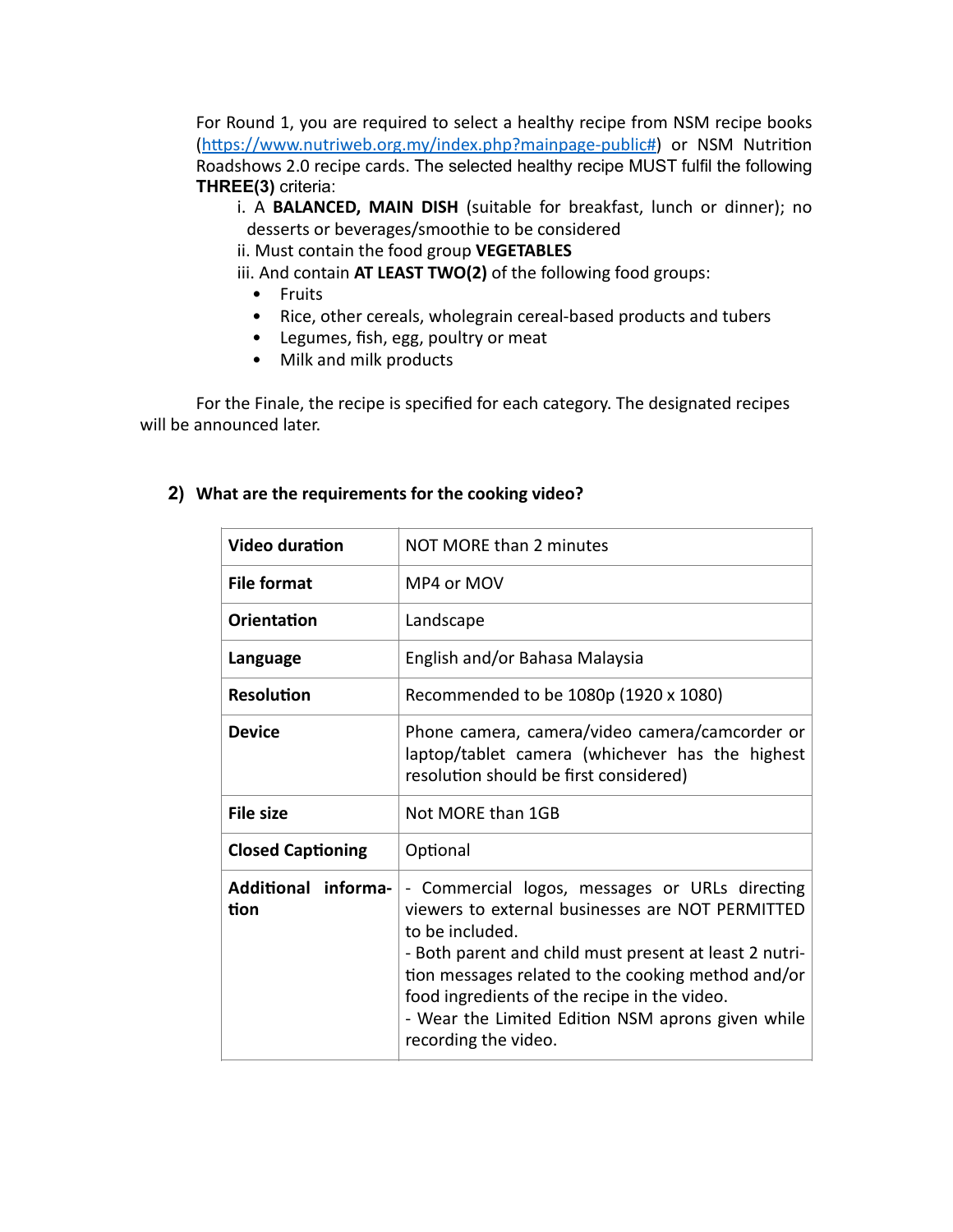### **3)** What are the judging criteria?

Before submitting your video, you need to ensure that your video meets all the **criteria** below: 

- 1. Name and age category are mentioned at the beginning of the video.
- 2. Video duration must be a maximum of **TWO (2)** minutes only.
- 3. Recipe chosen is from NSM recipe books or NSM Nutrition Roadshows 2.0 recipe cards, that have met the criteria (Please refer to Question 1 in Section B for recipe requirement). Only minor modifications may be made, and reasons for changes must be clearly stated in the Google form when submitting the video.

Your video will only be evaluated if it has met all the above criteria. Judging will be based on: 

- 1. **Evaluation by the nutrition expert judging team (70%)**
- Execution, nutrition messages, overall hygiene and safety aspects, presentation of the dish, overall video presentation, storyboard and interaction/teamwork.
- 2. "Likes" collection via Facebook of NSM Nutrition Roadshows 2.0 (30%)
- The event organiser will post the submitted videos on our Facebook page: NSM Nutrition Roadshows 2.0. Only the number of "Likes" from the video posted on the NSM Nutrition Roadshows 2.0 Facebook page will be considered.

For more details on the judging criteria, please refer to Section 15: Judging Criteria.

# **Section C: Submission**

# **1)** When is the video submission date?

For Round 1, participants can submit their videos from 1-7 July 2022. For the Finale, participants can submit their video from 23-27 July 2022.

# **2)** How should I submit the video?

You are required to submit your video via this **Google Form** (https://forms.gle/ [5YErDJwqNtngYXnX9](https://forms.gle/5YErDJwqNtngYXnX9)) on or before 11.59pm on 7 July 2022. You need to include your participant ID number during submission.

# **3)** What should I do if I face difficulty uploading the video after several attempts?